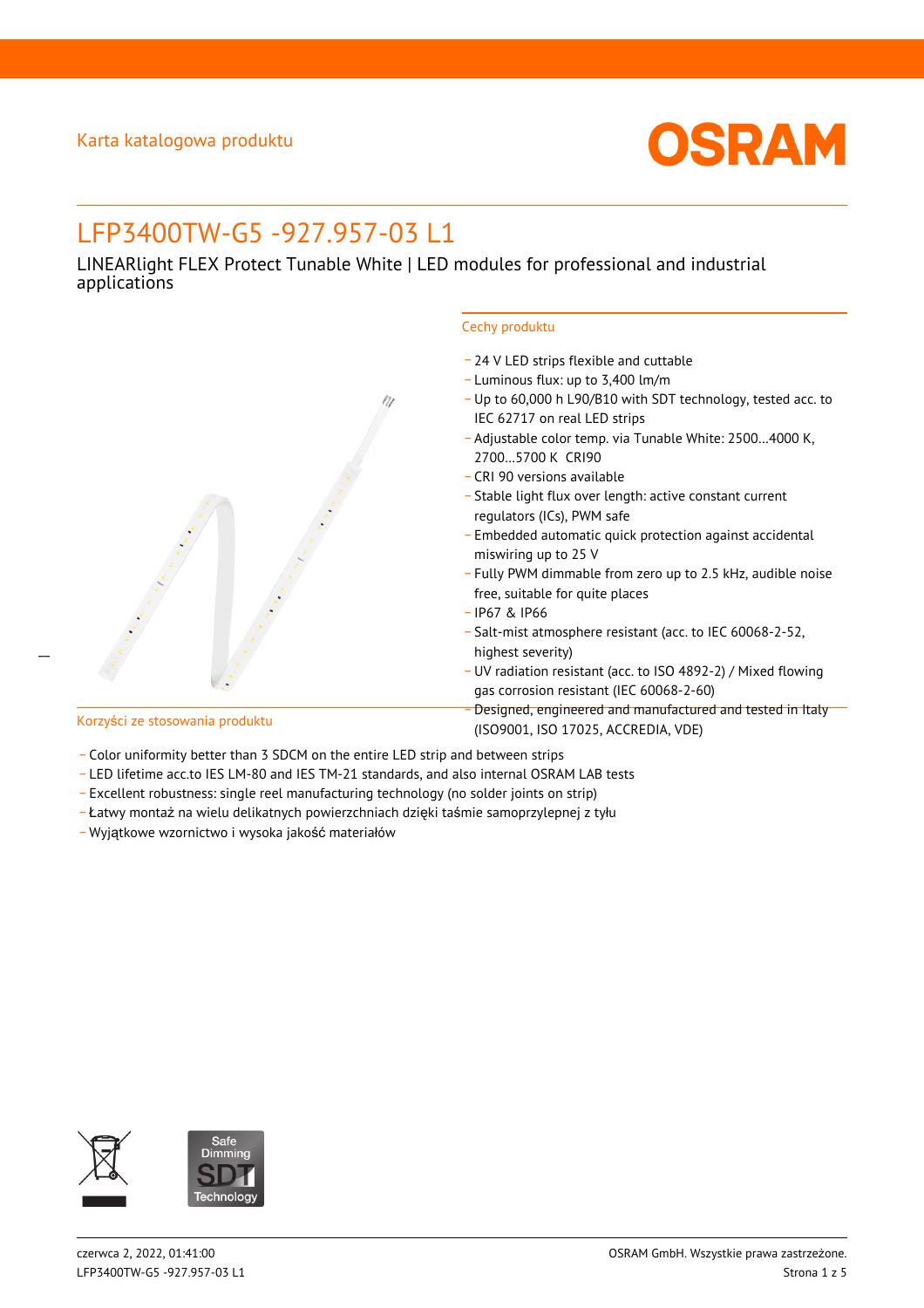## Karta katalogowa produktu

#### Dane techniczne

### **Dane elektryczne**

| Nominalna moc na metr | 32 W |  |  |
|-----------------------|------|--|--|
|                       |      |  |  |
| Dane fotometryczne    |      |  |  |

| Temperatura barwowa                     | 27005700 K |
|-----------------------------------------|------------|
| Ogólny wskaźnik oddawania barw Ra       | 90         |
| Strumień świetlny na metr               | 3356 lm    |
| Skuteczność świetlna                    | 105 lm/W   |
| Standardowe odchylenie dopasowania barw | $<$ 3 sdcm |
| Temperatura barwowa                     | 3700 K     |

### **Wymiary i waga**



| Długość przewodów | 500,0     |
|-------------------|-----------|
| Masa produktu     | 173,00q   |
| Długość           | 3000,0 mm |
| Szerokość         | $11.1$ mm |
| Wysokość          | 4,50 mm   |

### **Dodatkowe dane produktu**

| ID of contained light source | LS TRV 286108<br>$-$<br>$\sim$ |
|------------------------------|--------------------------------|
|------------------------------|--------------------------------|

### **Certyfikaty i Normy**

### **Dane logistyczne**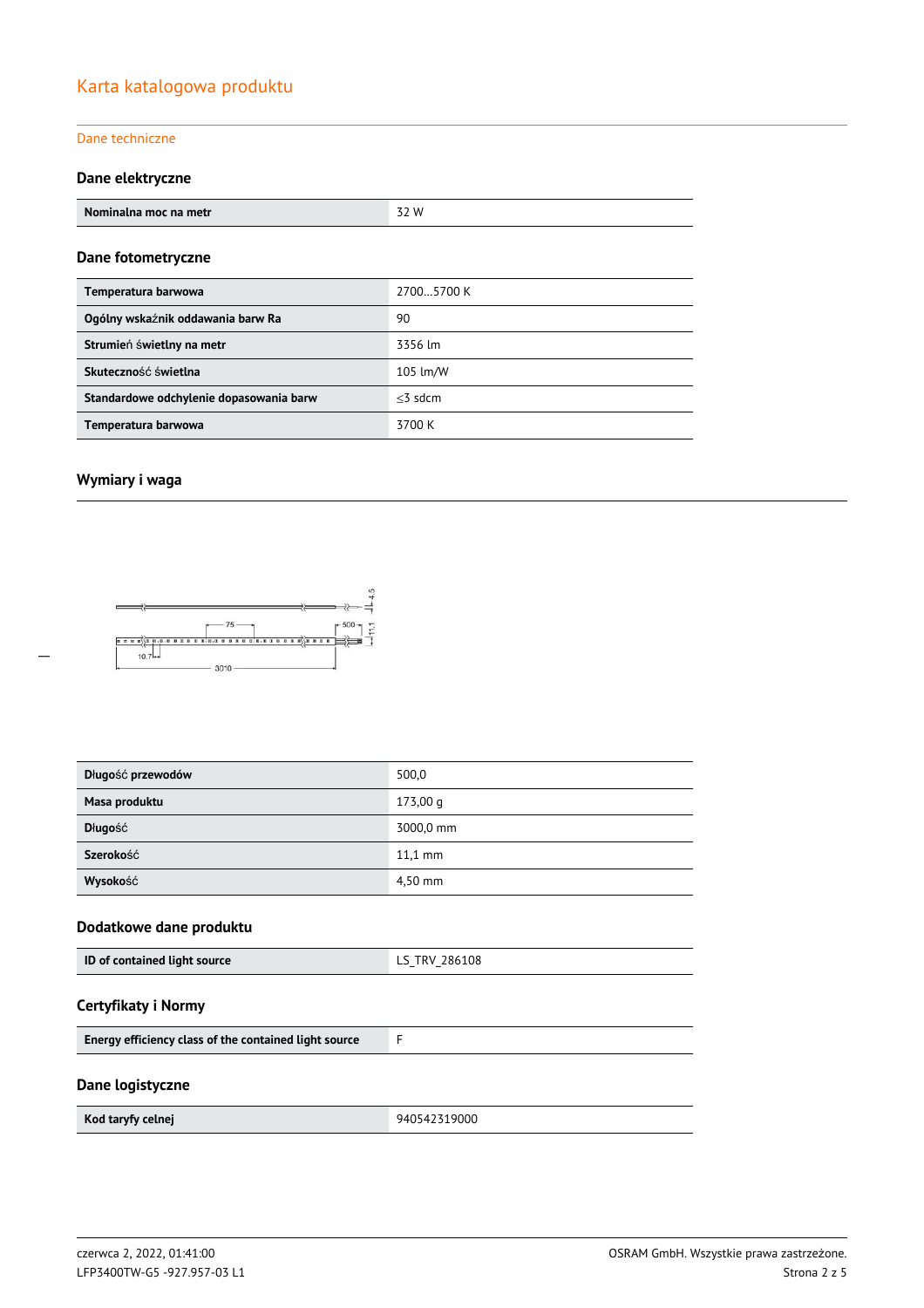## Karta katalogowa produktu

#### **Environmental information**

# **Information according Art. 33 of EU Regulation (EC) 1907/2006 (REACh)**

| Date of Declaration               | 18-04-2022    |
|-----------------------------------|---------------|
| <b>Primary Article Identifier</b> | 4062172196628 |
| Declaration No. in SCIP database  | In work       |

#### Pobierz dane

| <b>Plik</b>                                                                                       |
|---------------------------------------------------------------------------------------------------|
| User instruction<br>LINEARlight FLEX Protect Tunable White                                        |
| <b>Product Datasheet</b><br>LINEARlight Flex Protect Tunable White CRI90 specification sheet (EN) |
| Broszury<br>Light is freedom of design (EN)                                                       |
| Certyfikaty<br>LF(P)-Uniformity ENEC 181120                                                       |
| Certyfikaty<br>LF(P) TW G5 CB 180121                                                              |
| Deklaracje zgodności<br>LFPTWG5 CE 4249165 241120                                                 |
| Eulumdat<br>LFP3400TW-G5-927.957-03 L1 LTD 130421                                                 |
| IES data<br>LFP3400TW-G5-927.957-03 L1 IES 130421                                                 |
|                                                                                                   |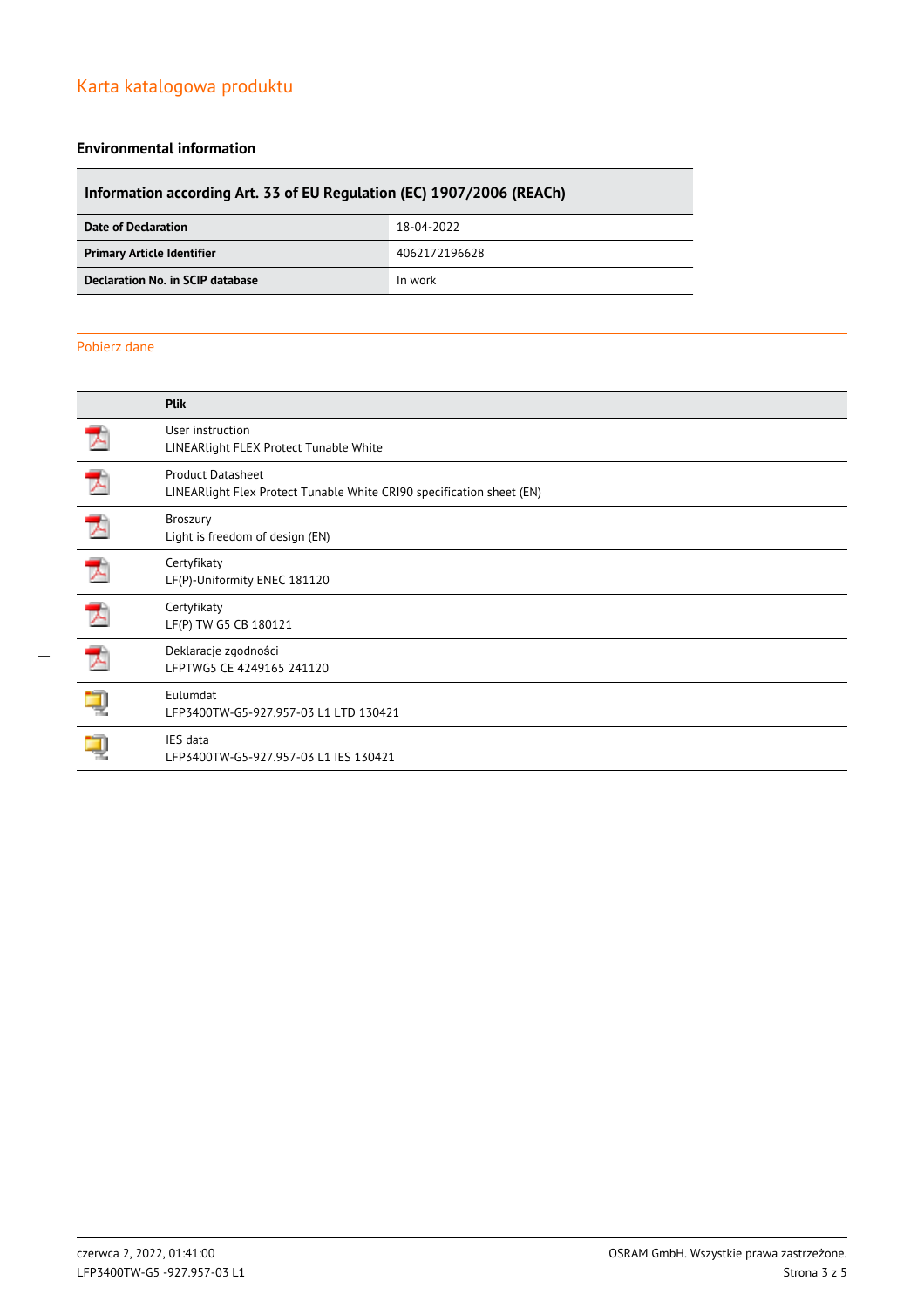#### Ecodesign regulation information:

- \_ This product is considered to be a "containing product" in the sense of Regulations (EU) 2019/2020 and (EU) 2019/2015.
- \_ Tolerances of the reported values, are according to LED Modules Performance standard IEC/EN 62717.
- \_ In general, the replacement of the contained light sources without permanent damage to the product with the use of common available tools is possible in the final application when they can be dismantled from the installation environment and substituted for the necessary number of light sources restoring its full electrical/mechanical/thermal/optical functionality by means of a professional installer.In the contrary, and limited to the LINEARlight Flex Diffuse, LINEARlight Rigid Finesse, GINO LED Flex Diffuse and LUMINENT Milky product families, the contained light source is an integrated part of the containing product and its removal can only be done by causing a permanent damage to the containing product due to its tight mechanical, electrical, optical, thermal interaction and/or environmental protection with or from the containing product. Therefore, a replacement of the light source with the use of common available tools is not justified.
- Dismantling of light sources from containing products at end of life: Containing products with light sources which are scalable in length can be cut to the length of the contained light source and if applicable mechanically detached from protective and/or optical covers. Containing products shall be separated from building material and/or from other additional mounting accessories by means of a professional installer.Separate control gear and light sources must be disposed of at certified disposal companies in accordance with Directive 2012/19/EU (WEEE) in the EU and with Waste Electrical and Electronic Equipment (WEEE) Regulations 2013 in the UK. For this purpose, collection points for recycling centres and take-back systems (CRSO) are available from retailers or private disposal companies, which accept separate control gear and light sources free of charge. In this way, raw materials are conserved and materials are recycled.

#### Dane logistyczne

 $\overline{a}$ 

| Kod produktu  | Opis produktu                   | Opakowanie (liczba<br>produktów / opakowanie) | Wymiary (długość x<br>szerokość x wysokość) | <b>Objetość</b>         | Waga brutto |
|---------------|---------------------------------|-----------------------------------------------|---------------------------------------------|-------------------------|-------------|
| 4062172196628 | LFP3400TW-G5 -<br>927.957-03 L1 | Karton wysylkowy                              | 365 mm x 286 mm x 366 mm                    | $38.21$ dm <sup>3</sup> | 5602.00 g   |

Wymieniony kod produktu oznacza najmniejszą ilość produktu, jaka może być zamówiona. Jednostka transportowa może zawierać jedną sztukę lub więcej. Składając zamówienie prosimy o zamawianie ilości odpowiadających jednej lub wielokrotności jednostki transportowej.

#### Akcesoria opcjonalne

| Opis produktu               | Nazwa akcesorium              | Kod akcesorium |
|-----------------------------|-------------------------------|----------------|
| LFP3400TW-G5-927.957-03 L1  | ENDCAP-IP67 KIT 10PCS         | 4062172176552  |
| LFP3400TW-G5-927.957-03L1   | LTS-SLIMTRACK -2000 KIT 5 PCS | 4062172207300  |
| LFP3400TW-G5-927.957-03 L1  | FX-OMS-G1-T45D19H19-300       | 4052899448667  |
| LFP3400TW-G5 -927.957-03 L1 | FX-OMW-G1-TU26H25W10-300      | 4052899448773  |
| LFP3400TW-G5-927.957-03 L1  | FX-OMW-G1 -TU26H25-300        | 4052899448803  |
| LFP3400TW-G5 -927.957-03 L1 | FX-OMW-G1-TK30D46H27-300      | 4052899448827  |
| LFP3400TW-G5 -927.957-03 L1 | FX-OMW-G1-TU26H25W2-300       | 4052899448841  |
| LFP3400TW-G5 -927.957-03 L1 | FX-OMS-G1 -TU15H6-300         | 4052899448865  |
| LFP3400TW-G5 -927.957-03 L1 | FX-OMS-G1 -TU15H6W3-300       | 4052899448889  |
| LFP3400TW-G5 -927.957-03 L1 | FX-OMS-G1 -TU16H12W3-300      | 4052899448988  |